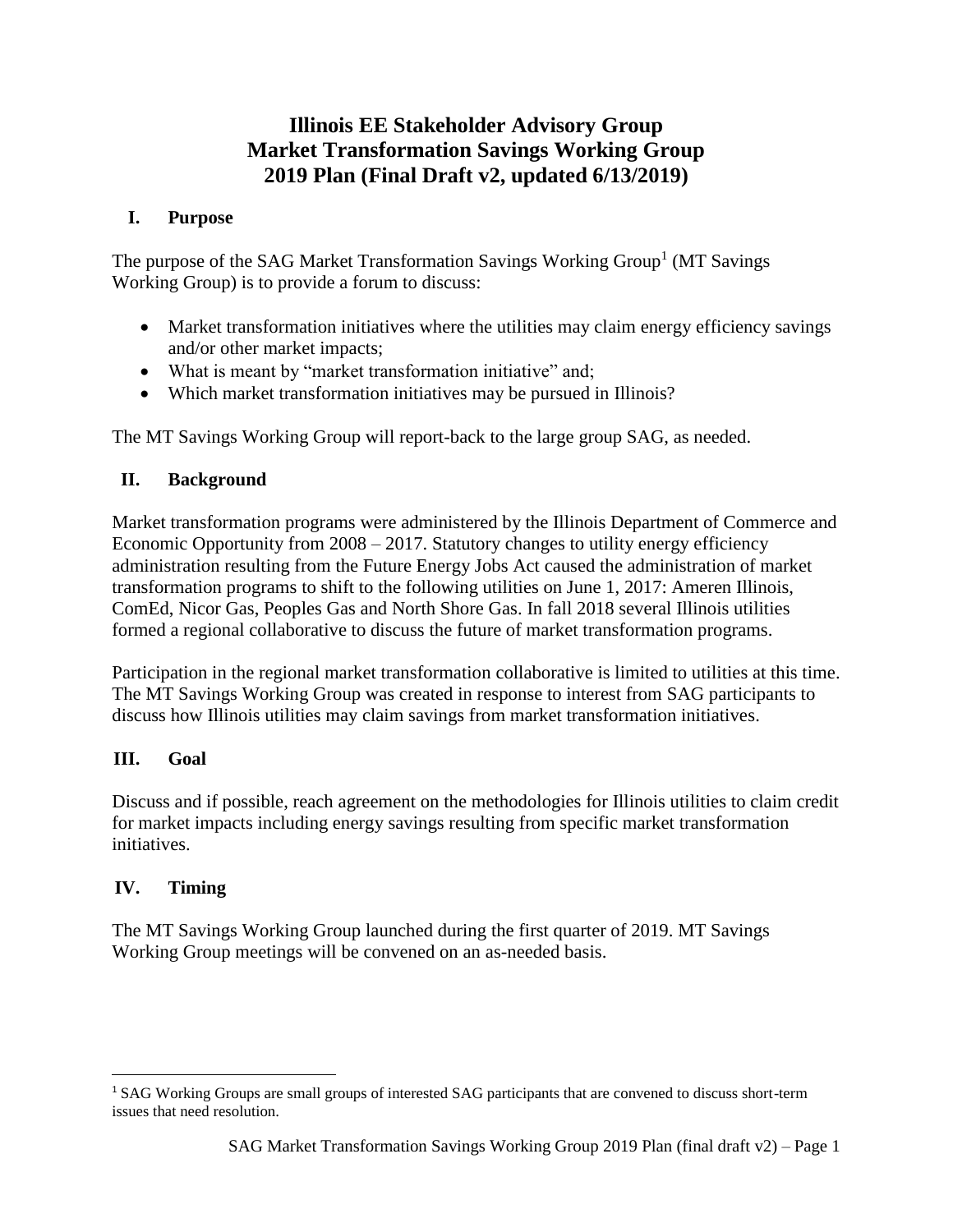# **V. Participants**

Participation in the MT Savings Working Group is open to all interested SAG participants, unless a topic may present a financial conflict of interest. The following entities expressed interest in participating:

- **Ameren Illinois:** Kristol Simms, Cheryl Miller, Jonathon Jackson, Keith Martin, Rob Brown, Ken Woolcutt, Agnes Mrozowski, Fernando Morales
- **Cadmus Group:** Jane Colby
- **Center for Energy in the Environment:** Julie Drennen
- **City of Chicago:** Amy Jewel (Institute for Market Transformation)
- **ComEd:** Molly Lunn, Erin Daughton, Jim Fay, Noel Corral
- **Energy Resources Center, UIC:** Ben Campbell
- **Franklin Energy:** Allen Dusault
- **Gas Technology Institute:** Hardik Shah
- **ICC Staff:** Jennifer Morris
- **Illinois Attorney General's Office:** Karen Lusson, Phil Mosenthal, Eric Debellis
- **Midwest Energy Efficiency Alliance (MEEA):** Stacey Paradis, Nick Hromalik, Nick Dreher, Molly Graham, Kara Jonas, Samarth Medakkar, Alison Lindberg
- **Navigant:** Rob Neumann, Jeff Erickson, Patricia Plympton, Laura Agapay-Read, Jan Harris, Chelsea Lamar, Allison Cross
- **Northwest Energy Efficiency Alliance (NEEA):** Jeff Harris, Dulane Moran
- **Nicor Gas:** Jim Jerozal, Randy Opdyke, Chris Vaughn, Mark Szcygiel, LeAnne De Mar
- **NRDC:** Chris Neme
- **Opinion Dynamics:** Zach Ross, Ellen Steiner, Hannah Howard, Rick Winch
- **Peoples Gas & North Shore Gas:** Christina Pagnusat, Koby Bailey
- **Prahl & Associates:** Ralph Prahl
- **Resource Innovations:** Lauren Casentini, Margie Gardner, Kegan Daugherty, Marci **Sanders**
- **SEDAC:** Anthony Santarelli, Sumi Han
- **Slipstream:** Scott Hackel, Saranya Gunasingh
- **VEIC (IL-TRM Administrator):** Cheryl Jenkins

# **VI. Market Transformation Initiatives**

The MT Savings Working Group will discuss market transformation initiatives where Illinois utilities may be interested in claiming savings. Topics for discussion will be identified by the SAG Facilitator in coordination with Working Group participants.

# **VII. Schedule**

Meetings of the MT Savings Working Group in 2019 are outlined below. This schedule is subject to change pending feedback from Working Group participants. Additional meetings will be scheduled as needed.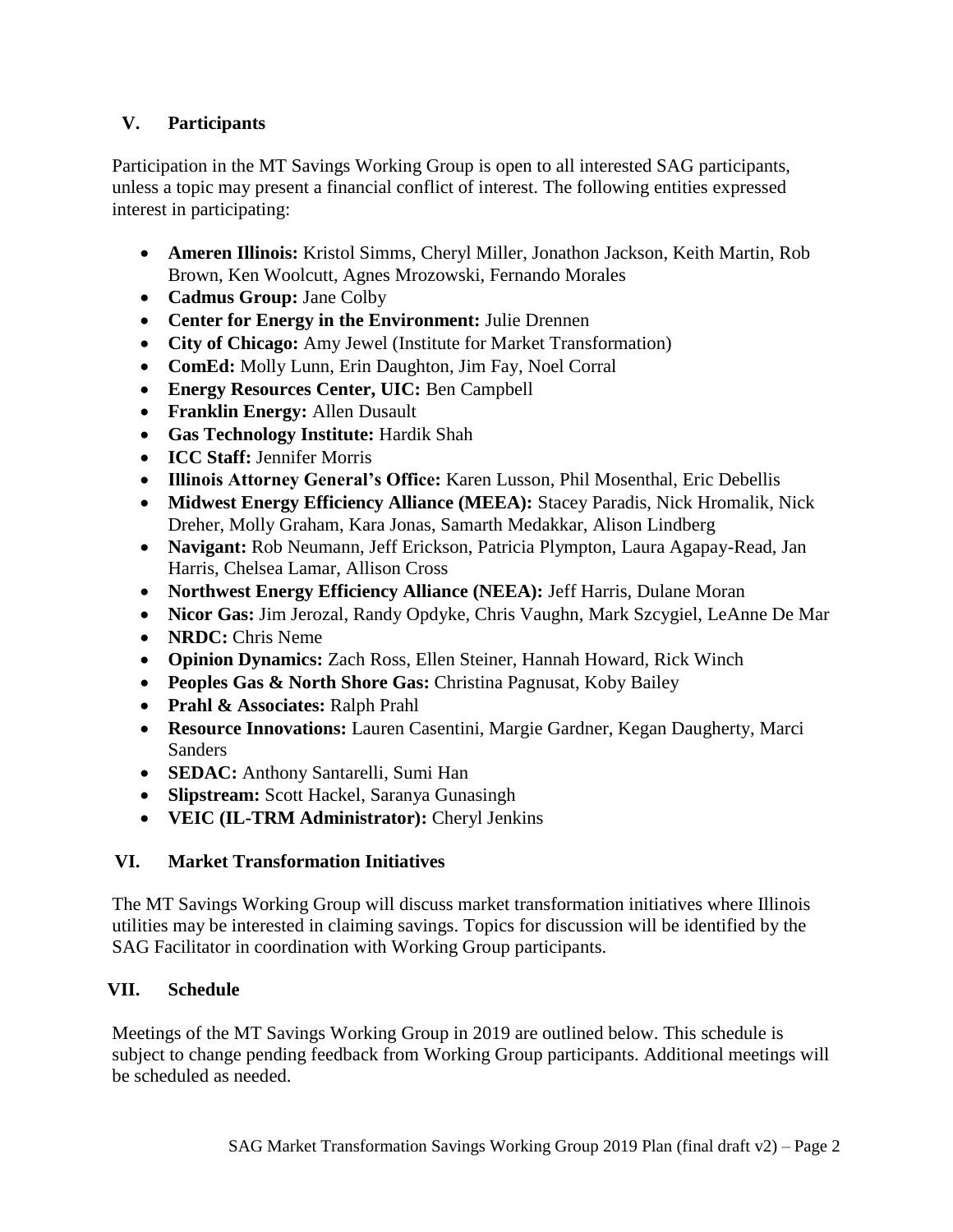| <b>Table 1: SAG Market Transformation Savings Working Group Schedule</b>   |                                                                                                                                                                                                                                                                                                                                                                                                                                                                                                                                                  |                                                                                                                                                                                                                                                                                                                                                                                                                             |  |
|----------------------------------------------------------------------------|--------------------------------------------------------------------------------------------------------------------------------------------------------------------------------------------------------------------------------------------------------------------------------------------------------------------------------------------------------------------------------------------------------------------------------------------------------------------------------------------------------------------------------------------------|-----------------------------------------------------------------------------------------------------------------------------------------------------------------------------------------------------------------------------------------------------------------------------------------------------------------------------------------------------------------------------------------------------------------------------|--|
| Date / Time                                                                | <b>Agenda</b>                                                                                                                                                                                                                                                                                                                                                                                                                                                                                                                                    | <b>Next Steps</b>                                                                                                                                                                                                                                                                                                                                                                                                           |  |
| Meeting $#1$ :<br>Monday, March 11<br>$1:00 - 2:30$ pm<br>Teleconference   | Illinois Landscape for Market Transformation and<br>Current Efforts Related to Market Transformation -<br>How can we work in parallel and avoid duplication?<br>IL Landscape for Market Transformation<br>(ComEd)<br>Plans for IL-TRM Version 8.0 Market<br>$\bullet$<br><b>Transformation White Paper (ComEd)</b><br>IL-NTG Working Group - Savings Attribution<br>$\bullet$<br>Protocol for Codes (Navigant)<br>Utility Market Transformation Collaborative<br>$\bullet$<br>(Resource Innovations)<br>Discuss key questions and feedback (All) | SAG Facilitator to update the<br>Working Group Plan /<br>schedule and circulate for<br>review and comment.<br>Resource Innovations to send<br>high level outline of draft MT<br>white paper by May 6.                                                                                                                                                                                                                       |  |
| Meeting $#2$ :<br>Friday, May 10<br>$1:00 - 3:00$ pm<br>Teleconference     | Overview of SAG MT Savings Working Group Plan<br>(SAG Facilitator)<br>High Level Outline for White Paper on Framework and<br>Principles for Market Transformation Savings and<br><b>Evaluation (Resource Innovations)</b><br>Discuss comments and feedback (All)                                                                                                                                                                                                                                                                                 | Additional comments /<br>questions on outline due<br>within 10 Business Days (by<br>Friday, May 24).<br>Resource Innovations to send<br>written draft MT white paper,<br>incorporating feedback on the<br>outline, on Tuesday, June 11.                                                                                                                                                                                     |  |
| Meeting #3:<br>Friday, June 14<br>$11:00$ am $- 1:00$ pm<br>Teleconference | Discuss written draft White Paper on Framework and<br>Principles for Market Transformation Savings and<br><b>Evaluation (Resource Innovations)</b>                                                                                                                                                                                                                                                                                                                                                                                               | Comments on written draft<br>MT white paper due within 10<br>Business Days (by Thurs.,<br>June 27).<br>Resource Innovations to<br>incorporate feedback and send<br>updated draft MT white paper<br>by July 12.                                                                                                                                                                                                              |  |
| Meeting #4:<br>Wed., July 17<br>$1:00 - 3:00$ pm<br>Teleconference         | Discuss final draft White Paper on Framework and<br>Principles for Market Transformation Savings and<br>Evaluation (Resource Innovations).                                                                                                                                                                                                                                                                                                                                                                                                       | <b>Resource Innovations to</b><br>incorporate feedback from<br>July 17 <sup>th</sup> meeting and send<br>"final draft" Market<br>Transformation White Paper to<br>SAG Facilitator by July 23.<br><b>SAG</b> Facilitator to circulate<br>"final draft" Market<br>Transformation White Paper to<br>SAG and Working Group by<br>July 24. SAG and Working<br>Group comments due within<br>10 Business Days (Wed.,<br>August 7). |  |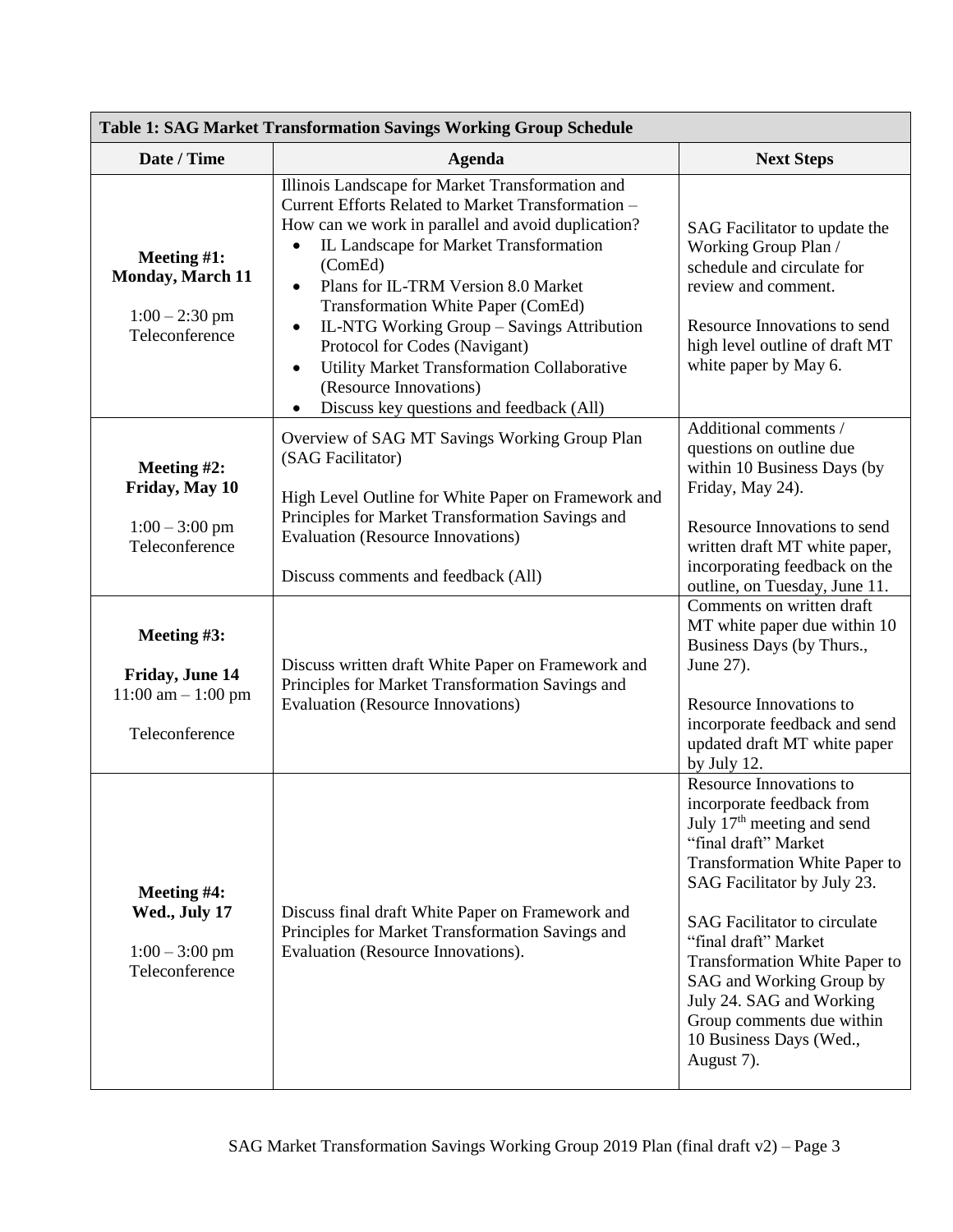| <b>Table 1: SAG Market Transformation Savings Working Group Schedule</b>  |                                                                                                                                                                                                                                                                                                                                                                                                            |                                                                                                        |  |
|---------------------------------------------------------------------------|------------------------------------------------------------------------------------------------------------------------------------------------------------------------------------------------------------------------------------------------------------------------------------------------------------------------------------------------------------------------------------------------------------|--------------------------------------------------------------------------------------------------------|--|
| Date / Time                                                               | <b>Agenda</b>                                                                                                                                                                                                                                                                                                                                                                                              | <b>Next Steps</b>                                                                                      |  |
|                                                                           |                                                                                                                                                                                                                                                                                                                                                                                                            | Resource Innovations to<br>incorporate any final feedback<br>by Wed., August 14.                       |  |
| Meeting #5:<br>Mon., August 19<br>10:00 am $- 12:00$ pm<br>Teleconference | Discuss updated final draft Framework for Market<br>Transformation White Paper.                                                                                                                                                                                                                                                                                                                            | <b>Final draft Market</b><br><b>Transformation White Paper</b><br>due to VEIC by Friday,<br>August 23. |  |
| Meeting #6:<br>Wed., September 18<br>10:00 am $-$ 2:00 pm<br>In-person    | Presentation on Residential Code Study Results -<br>tentative (MEEA)<br>Update on IL MT initiatives:<br>What market transformation initiative(s) are IL<br>$\bullet$<br>utilities planning on pursuing / what is the timeline<br>for moving forward?<br>What market transformation initiative(s) should<br>$\bullet$<br>this Working Group discuss next for claiming<br>savings?<br>Additional topics TBD. | Follow-up items TBD.                                                                                   |  |
| Meeting #7:<br><b>Wed., Nov. 20</b><br>10:00 am $-$ 2:00 pm<br>In-person  | <b>Presentation on Commercial Code Study Results</b><br>(MEEA)<br>Additional topics TBD.                                                                                                                                                                                                                                                                                                                   | Follow-up items TBD.                                                                                   |  |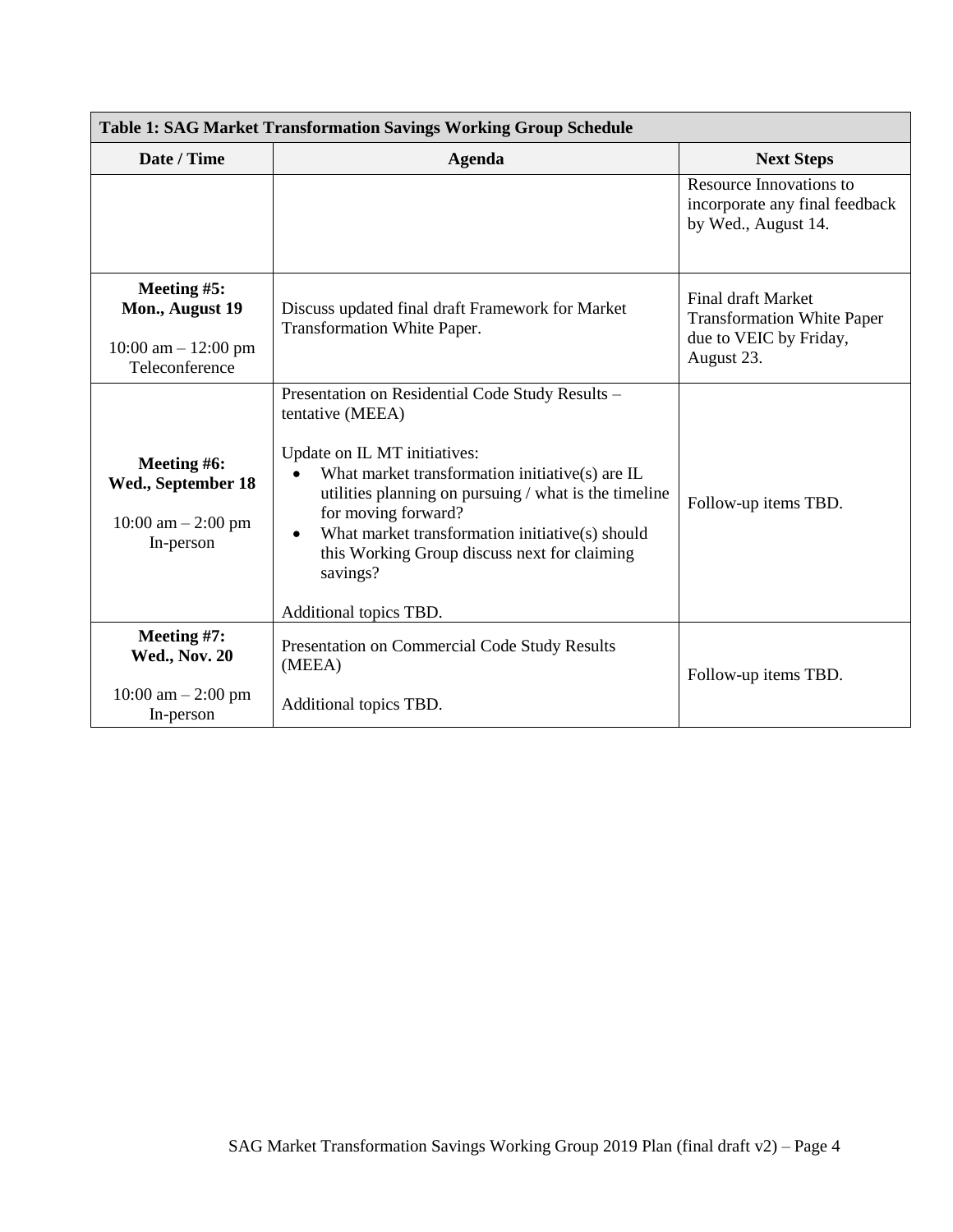### **Attachment A: Market Transformation Questions**

A variety of questions about market transformation have been raised to the SAG Facilitator in planning for the MT Savings Working Group. This attachment includes questions that may need to be considered by Working Group participants in 2019 or in the future. The MT Savings Working Group will not necessarily discuss or resolve the questions described in this attachment.

#### **Process Questions**

- 1. Clarify the purpose of the regional utility market transformation collaborative what are the utilities trying to do with market transformation programs/initiatives?
- 2. How can the SAG Working Group work in parallel with the utility collaborative and avoid duplication?
- 3. What is currently being proposed for discussion for IL-TRM Version 8.0?
- 4. How can the SAG Working Group work in parallel with the IL-TRM Technical Advisory Committee and avoid duplication?
- 5. What market transformation initiative(s) do interested parties want to discuss in 2019?
- 6. What is the ideal end point for the SAG Working Group in 2019?
- 7. What is the work product of the SAG Working Group in 2019?
- 8. Are there any interested participants missing from the SAG Working Group list?

### **General Market Transformation Questions**

- 1. Should there be a pilot program before launching a full-scale market transformation program? Can savings be claimed from a pilot program?
- 2. Are market transformation programs evaluated in the same manner as 'traditional' EE programs?
- 3. How will savings be estimated for a market transformation initiative? What is the analytical evaluation framework we will use for calculating savings?
	- a. Need to determine:
		- i. Baseline
		- ii. How to forecast a baseline change over time
		- iii. How to measure improvements relative to the baseline
- 4. What is the logic model for each market transformation initiative?
- 5. What decisions need to be made in order for utilities to claim savings from market transformation initiatives? What challenges exist in IL to claim savings from market transformation programs?
- 6. Are market transformation programs evaluated in the same manner as 'traditional' EE programs?
- 7. What portion of the credit for savings should be attributed to the utilities (which may differ by initiative)?
- 8. For how long can the utilities claim savings for market transformation initiatives?
- 9. Under what condition(s) can utilities still provide incentives for customers when claiming savings for a code update, for example. Or does this represent double counting of savings?
- 10. Are there any Technical Reference Manuals that include savings and NTG estimation for market transformation programs?